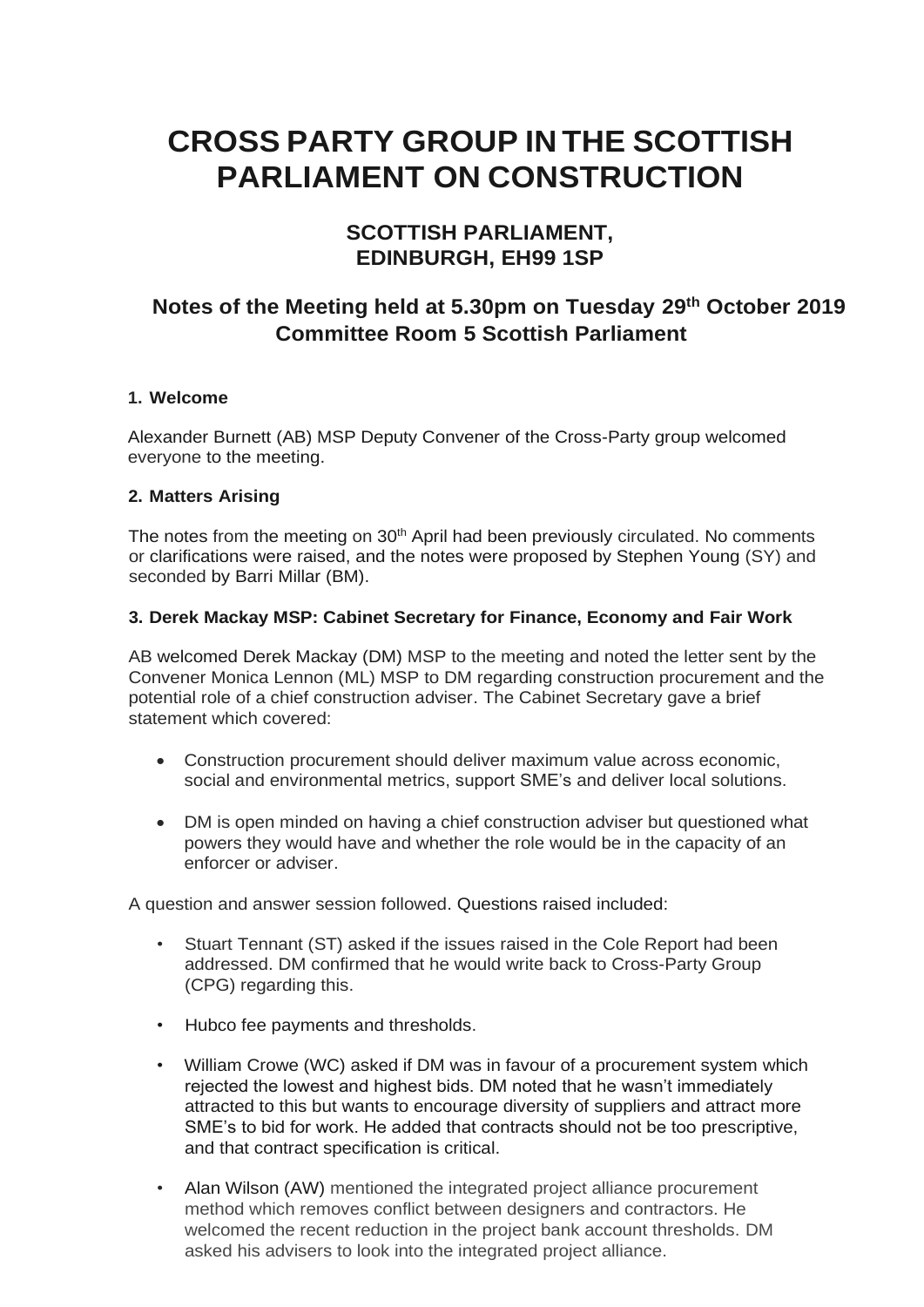• Asim Afzal (AA) asked DM if he was in favour of abolishing retentions. DM responded by saying that he will be taking views on this. DM acknowledges that retentions do play a valuable role in the industry, but they are often used as a weapon, with negative consequences.

AB thanked DM for joining us and welcomed the contributions of CPG members to the discussion.

## **4. Update from the Secretary on membership of the cross-party group on construction**

Gordon Nelson (GN) confirmed the current MSP and non-MSP members of the CPG.

# **MSP Members**

Monica Lennon (Lab) – Convener Alexander Burnett (Con)- Deputy Convener Sandra White (SNP)- Deputy Convener Graham Simpson (Con) Alison Johnstone (Greens) Pauline McNeill (Lab)

Non-MSP members. There are currently 26 non-MSP members of the CPG. GN will submit the list in the annual return. GN noted, that some organisations had recently expressed an interest in becoming members, including Engineered Panels in Construction Limited (EPIC) who are present today.

AB asked if anyone had any objections to EPIC becoming members. There were none. EPIC duly approved as a member of the CPG on Construction.

GN noted that as per the note from the meeting on 30/4/19, he still has no contact details for the Association for Consultancy & Engineering, Engineering Construction Industry Training Board and the Considerate Contractors Scheme.

GN Grateful for assistance from CPG members.

**Action: If any member has contacts at the Association for Consultancy & Engineering, the Engineering Construction Industry Training Board or the Considerate Contractors Scheme: please forward to GN.**

### **5. Any other Business**

- AW noted that the Scottish Building Contract Committee's annual conference is on  $14<sup>th</sup>$ November in Edinburgh.
- Graham Simpson (GS) noted that the Local Government and Communities' ongoing work on building standards and fire safety, with new building regulations coming into force in Scotland. GS encouraged CPG members to feed in their views to the committee. GS also noted that the committee will review the full report on Grenfell after it is published in December.

### **6. Date of Next Meeting.**

GN noted that this is to be confirmed, but likely to be towards the end of January.

AB thanked everyone for their attendance and closed the meeting.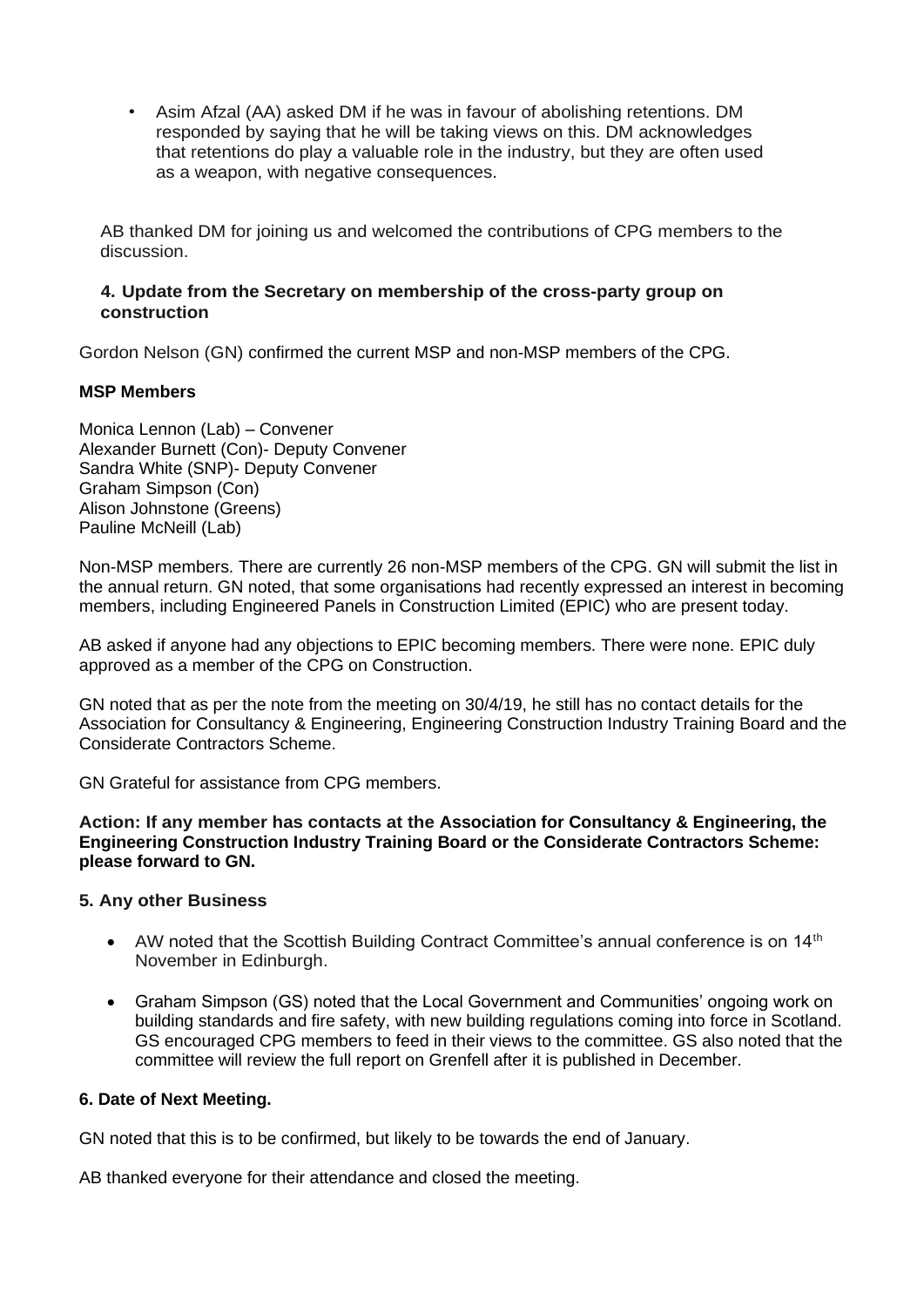# **Attendees**

|                | <b>Forename</b> | <b>Surname</b>               | Company                                                         |
|----------------|-----------------|------------------------------|-----------------------------------------------------------------|
| 1              | Barri           | <b>Millar</b>                | <b>Association for Project Safety</b>                           |
|                |                 |                              |                                                                 |
|                |                 |                              |                                                                 |
| $\overline{2}$ | Hector          | MacAulay                     | <b>Balfour Beatty</b>                                           |
| 3              | Allan           | Thomson                      | <b>Central Training Services Ltd</b>                            |
| 4              | Grahame         | <b>Barn</b>                  | Civil Engineering Contrators' Asssociation-Scotland             |
| 5              | Cara            | Hilton                       | Civil Engineering Contrators' Asssociation-Scotland             |
| 6              | John            | Keenan                       | <b>Construction Industry Training Board (CITB)</b>              |
| $\overline{7}$ | Rohan           | <b>Bush</b>                  | <b>Construction Scotland Innovation Centre</b>                  |
| 8              | <b>Chris</b>    | Pateman                      | <b>Engineered Panels in Construction Limited (EPIC)</b>         |
|                |                 |                              |                                                                 |
|                |                 |                              |                                                                 |
| 9              | Gordon          | Nelson                       | Federation of Master Builders (FMB)                             |
| 10             | Lindsay         | Sinclair                     | Federation of Master Builders (FMB)                             |
| 11             | Ryan            | Fair                         | <b>FMB Scotland Board Member</b>                                |
| 12             | Ronnie          | Pennycook                    | <b>FMB Scotland Board Member</b>                                |
| 13             | William         | Crowe                        | Institution of Structural Engineers (ISE)                       |
| 14             | Paula           | Coopland                     | <b>Mineral Products Association Scotland</b>                    |
| 15             | Stephen         | Slessor                      | <b>Morrison Construction</b>                                    |
| 16             | Stephen         | Young                        | On behalf of CECA and ISE                                       |
| 17             | Sarah           | Fitzpatrick                  | Scottish & Northern Ireland Plumbing Employers'                 |
|                |                 |                              | Federation (SNIPEF)                                             |
| 18             | Alexander       | <b>Burnett</b><br><b>MSP</b> | <b>Scottish Conservatives</b>                                   |
| 19             | Graham          | Simpson                      | <b>Scottish Conservatives</b>                                   |
|                |                 | <b>MSP</b>                   |                                                                 |
| 20             | John            | <b>McKinney</b>              | <b>Scottish Contractors Group</b>                               |
| 21             | Hamish          | McGregor                     | Scottish Contractors Group-Chair                                |
| 22             | Anne            | Galbraith                    | <b>Scottish Electrical Charitable Training Trust</b><br>(SECTT) |
| 23             | Sam             | McMillan                     | <b>Scottish Stone Group</b>                                     |
| 24             | Alan            | Wilson                       | <b>SELECT- Scotland's Electrical Trade Assocation</b>           |
| 25             | Elaine          | <b>Ellis</b>                 | <b>Skills Development Sscotland</b>                             |
| 26             | Ross            | Taylor                       | <b>Taylor Law</b>                                               |
| 27             | Asim            | Afzal                        | The Chartered Institute of Building (CIOB) Chair of             |
|                |                 |                              | CIOB's Glasgow Hub                                              |
| 28             | Graham          | Jackson                      | Thornton's Law                                                  |
| 29             | <b>Stuart</b>   | Tennant                      | University of the West of Scotland                              |